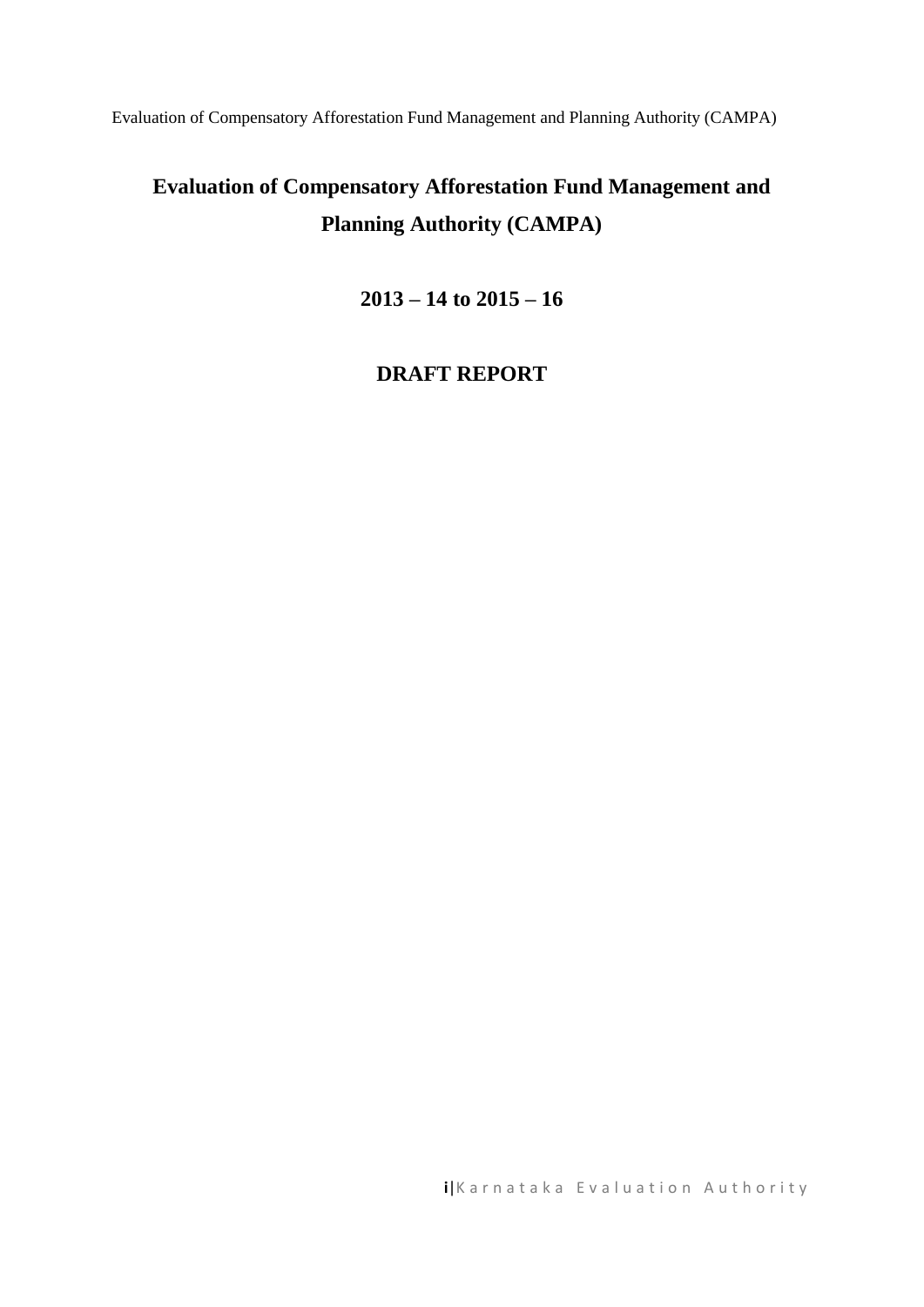Evaluation of Compensatory Afforestation Fund Management and Planning Authority (CAMPA)

# **EXECUTIVE SUMMARY**

The Evaluation of Compensatory Afforestation Fund Management and Planning Authority  $(CAMPA)$  for the years 2013 - 14, 2014 -15 and 2015 – 16 was assigned to TERI in August 2019 by Karnataka Evaluation Authority (KEA) at the behest of the Karnataka Forest Department (KFD), Government of Karnataka. The study was a summative evaluation wherein the scheme was evaluated post implementation to understand the overall effectiveness of the program/ scheme in terms of the objectives set out. The purpose was to assess the overall impact of the scheme, while also studying the effectiveness of the process/ delivery mechanism followed and to make suitable recommendations thereof to enhance the effectiveness and impact. Multi-dimensional approach including scientific, interactive/ consultative, objective-oriented, analytical, practical and participatory approach using appropriate methods were followed to gather qualitative and quantitative data. The primary data on plantations was gathered using the web based android application developed by Karnataka Forest Department.

During the period of evaluation Rs. 20,194.00 lakhs was the financial target of which Rs. 16,715 lakhs has been expended, i.e. 83% achievement. In terms of physical plantation activities (raising, maintenance and advance works), 109,783.34 ha was the achievement against the target of 110,473.52 (99%). During the evaluation study, 597 plantations works were carried out, of which 61 plantations were sampled across nine forest circles covering a gross area of plantation of 1070 ha (average of 17.54 ha/ plantation) and net area of plantation of 1006 ha (average of 16.49 ha/ plantation).

During the period of evaluation, advance works were taken up in 9459.04 ha (96% achievement), plantations were raised in 9992.82 ha (102% achievement) and maintenance works were carried out in 58,956.90 ha (99% achievement).

Scrutiny of the planning process revealed delay in approving APOs and sanctioning of estimates, where nearly 60% were approved after September. The plantation journals were updated in 89% plantations.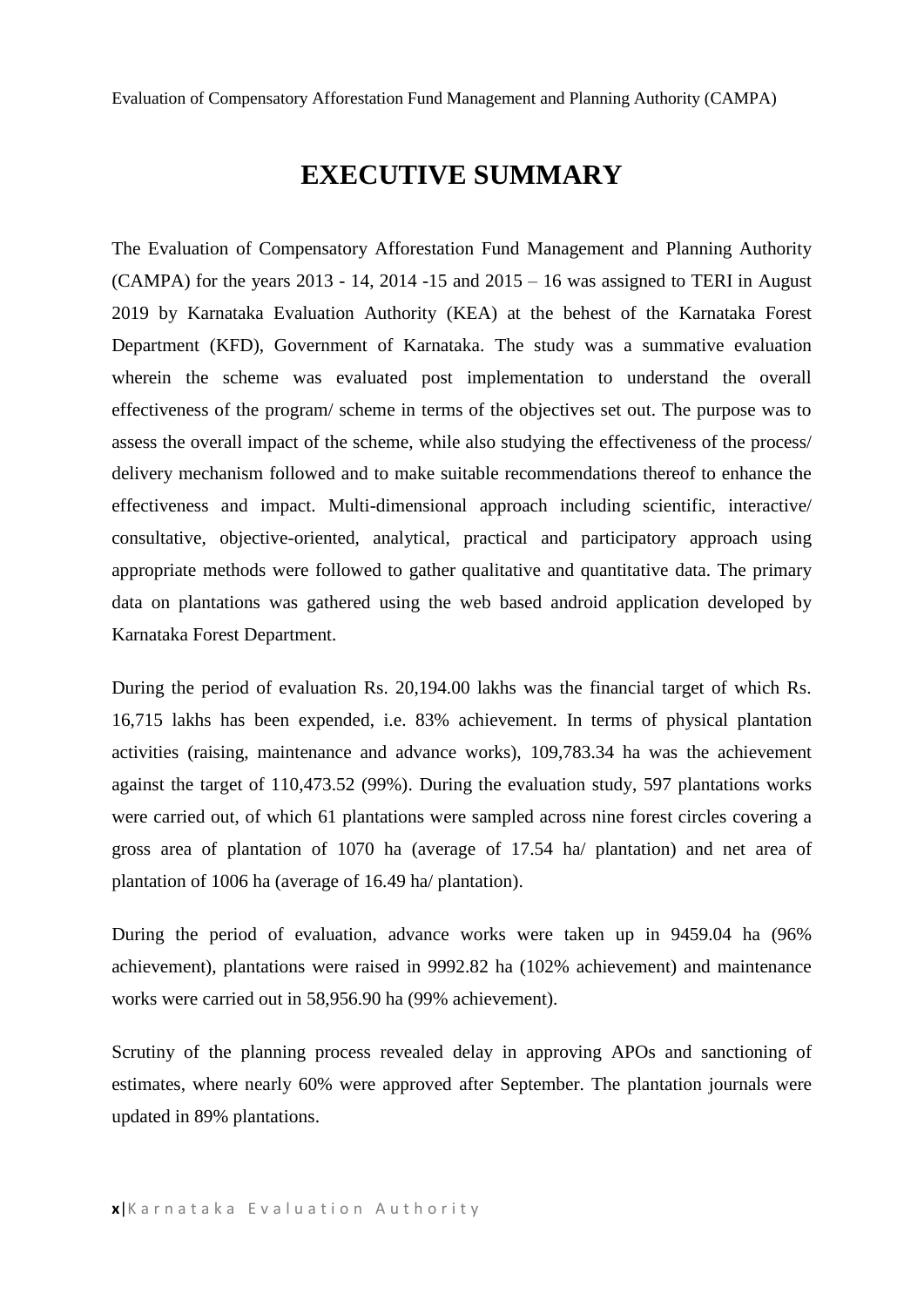Executive Summary

Soil moisture conservation works were implemented in 51% of plantations sampled, with an average expenditure of 7%, indicating that this activity was not given due priority. Monitoring visits by supervisory officers were seen in 46% of the plantations sampled. Joint Forest Management Committees (JFMCs) were involved in some of the planting and maintenance activities in two cases, indicating much scope for the participation of the community. Majority of the plantations sampled (57%) followed the ANR-I (B) model as denoted in the respective plantation journals, followed by ER Model – III in 20% of plantations and AR Model II (A) was followed in 15% of plantations.

About 90 species of plants were noticed during the study of which Honge was the most frequently occurring species followed by Nerale, Tapsi, Nelli, Honne, Mathi etc. all of which are native species and known for their NTFP value. It is noteworthy to mention here that the department was making an earnest attempt to encourage mixed plantations of native species which will enhance the biodiversity value of the forests and its intangible benefits to the environment.

Out of plantations sampled, 51% had boundary protection measures, only 28% of them were in good condition indicating that majority of the protection measures were becoming ineffective within 3-6 years after establishment/ installation.

The overall survival observed was 61%, ranging from 92% in Hassan circle to 31% in Kodagu circle. Out of the plantations sampled, 33% plantations were damaged by grazing, wildlife and fire which maybe the cause of low survival rate. NTFP Model-III showed highest percentage of survival (80%) mainly due to trench and mound method of planting, which was effective in soil moisture conservation and hence the better survival rate. Only one plantation of AR Model II (C ) was sampled which indicated survival of 25% perhaps due to steep terrain, pit planting, lack of SMC measures, breached boundary protection and damage due to wildlife. Mathi *(Terminalia alata)* recorded the highest percentage of survival 77%, followed by Nandi *(Legarstroemia lanceolata)* and Tapsi *(Holoptelia integrifolia)* 76% each*,*  Honne *(Pterocarpus marsupium)* 75%. The least survival was seen in Dhoopa *(Vateria indica)* at 42 per cent.

Of the 1834 other works carried out during the period of evaluation, a total of 180 works were sampled across 14 circles. Various types of other works such as boundary consolidation,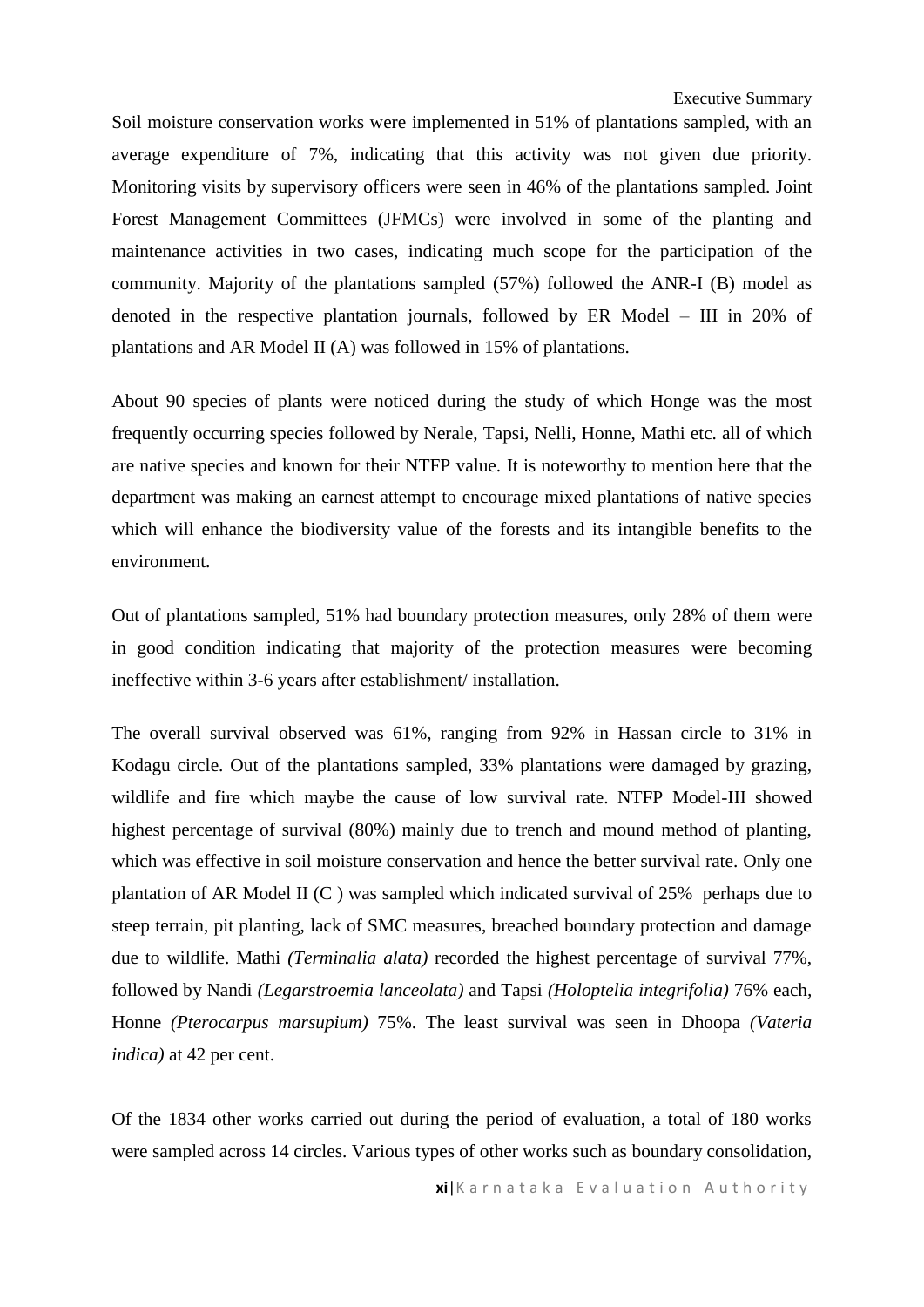Evaluation of Compensatory Afforestation Fund Management and Planning Authority (CAMPA) soil moisture conservation works, wildlife protection works, infrastructure, etc. were evaluated. Approved APOs were present in 82% of the other works sampled, however, the date of approval revealed that 45% of the works were sanctioned between January and March, indicating delay in sanctioning process. Scrutiny of field note books and completion certificates showed that check measurement with date in the field note books were not available in 29% of works and 80% of works did not have completion certificates at the time of field visit.

Protected areas were managed in accordance with the approved management plans to ensure protection of forests and wildlife. Solar fencing and elephant proof trenches were installed in appropriate locations to mitigate human animal conflict. However, much work needs to be done to reduce further conflicts. Habitat improvement works were also being undertaken. Wildlife protection and forest conservation measures such as anti-poaching camps (APCs) and fire protection camps were established.

It was observed that in majority of the cases, the waterholes and other soil conservation works were filled with silt from adjoining areas since desilting was usually carried out once in 4-5 years, hence sufficient water could not be stored for longer period. It was understood that anti-poaching camps were located in vantage points, had adequate staff, but need modern communication devices, arms and ammunition and higher capacity battery back-up for effective functioning.

Infrastructure works of the KFD serves various purposes such as office and residential quarters for staff, training facilities, forest rest houses, eco-tourism etc. All the works sampled were in functional condition at the time of visit and serving the intended purpose. It was learnt that the green building code was not followed in the planning and design phase, which offer the scope to make the buildings green and sustainable.

Efforts were made to improve the mobility of the field staff through induction of vehicles. In this regard, a total of Rs. 588.76 lakhs was expended against a target of Rs. 681.80 (86% achievement). However, it was observed that only 50% of the amount allocated for purchase of two-wheelers for Deputy Range Forest Officers was spent. The reasons for underutilisation of funds were not forthcoming.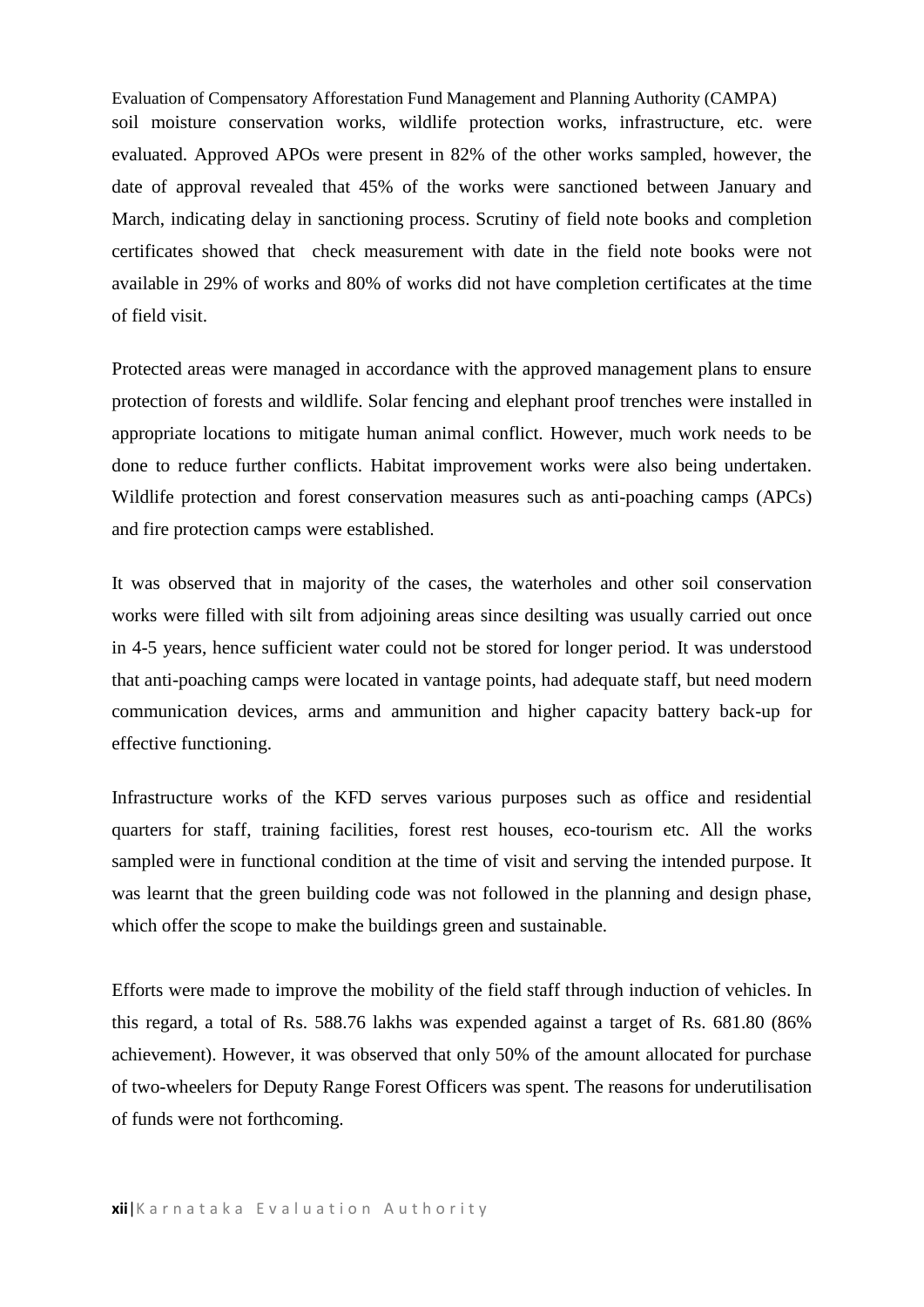As per the data provided by the Working plan wing, 12,85,139 ha (40%) of the forest area in the State was yet to be surveyed and demarcated. The Training activities of Karnataka Forest Department were carried out through a well-established network of Training centres located across the state. Training wing of the department was well equipped with state of the art equipment and technology to impart induction and on-the-job training. Comprehensive training needs assessment, a crucial step in human resource development, does not seem to be a systemic process of the training wing.

At the time of study the research wing was not being utilised to its optimum potential. There was much scope to provide comprehensive support to the functioning and execution of planting related activities of the KFD.

It was observed that the ICT wing has put in tremendous efforts to digitize and automate data and processes, which is one of the kinds in the country, by using modern technologies including GIS. The ICT wing has supported the functioning of KFD in multiple ways. Various android applications developed were helpful in ease of functioning, providing fire alerts, simplifying processes, monitoring work of the staff, etc. The website had a user friendly interface and was organized in an accessible manner. However, it was observed that the recruiting a senior, User interface and User experience Engineer may help in increasing the usability and efficiency of the functioning of IT wing.

To reduce the dependency of forest fringe communities on firewood, energy saving devices were distributed to benefit over 2920 people. During the period of study an amount of Rs. 148.44 lakhs were expended out of Rs. 222.5 lakhs (66%).The LPG stoves and cylinders distributed to individual beneficiaries were used regularly by the recipients and they articulated various benefits of the same. In case of solar lanterns, only 49% of the beneficiaries were using it regularly. There were no systems in place for repair and maintenance of the lanterns which has led to disuse of the device in some cases. Under community benefits, two solar fencing works, one each in Bengaluru and Chikkamagaluru circle and one cattle proof trench work in Hassan circle were evaluated. Focus group discussion revealed that these works were effective in the initial period for about 2-3 years subsequently, their effectiveness reduced due to lack of maintenance.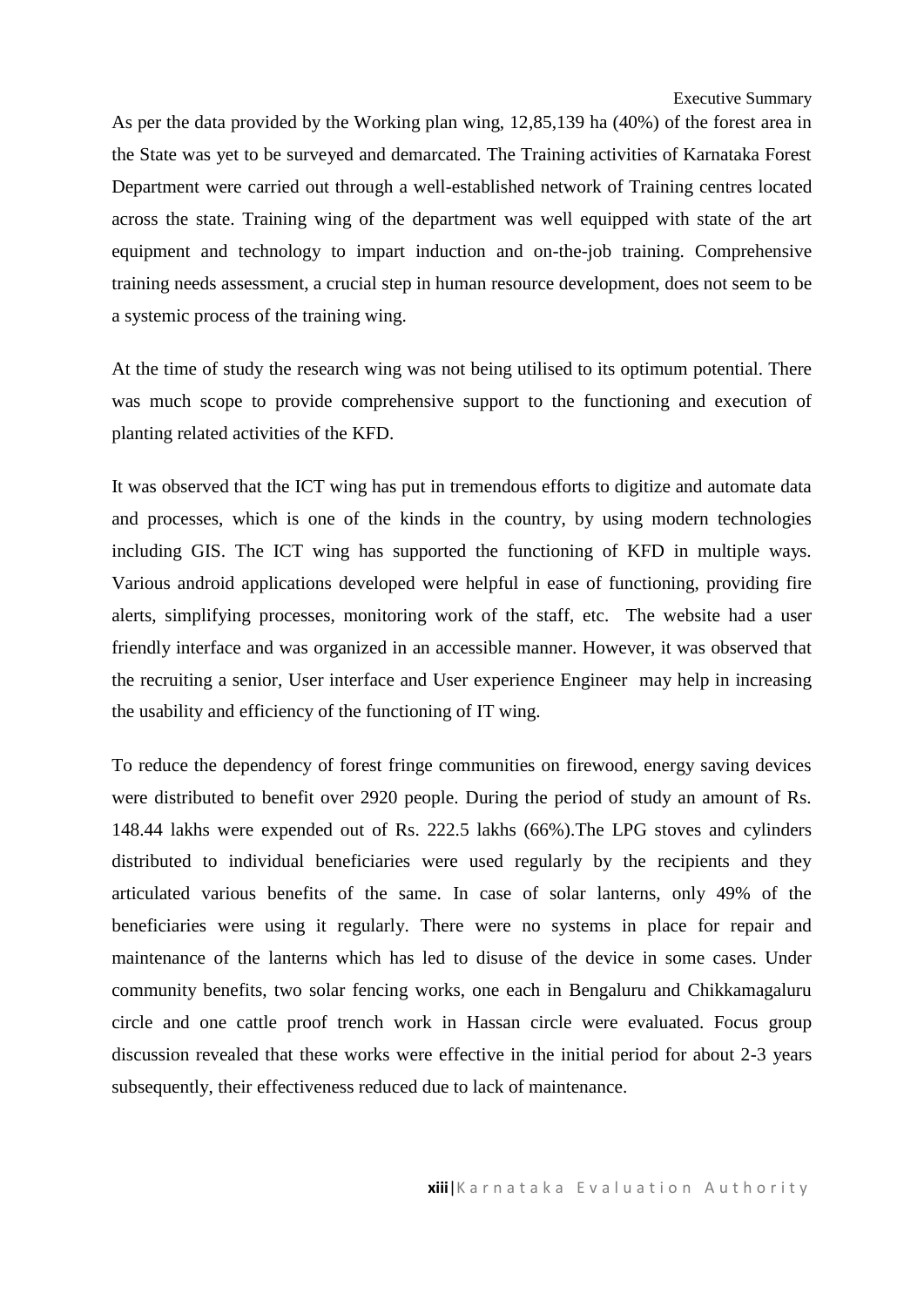Evaluation of Compensatory Afforestation Fund Management and Planning Authority (CAMPA) The department has to develop comprehensive definitions, benchmarks and rating indices to determine the success and performance of plantations. Five year plan mode could be adopted while planning new plantations with decentralised planning at circle level with approval of annual plan of operations well in advance. Timely approval of estimates coupled with regular monitoring by senior officers will go a long way in raising quality nurseries and plantations. The cost norms of the present plantation models are to be re-worked by involving the representatives from the field in order to fine tune the models and adopting the same. The present practice of augmenting mixed native species in degraded natural forests should be encouraged in all future afforestation activities of the department in order to increase the biodiversity value and the ecological services potential of the forests.

There should be a regular provision for desilting and maintaining of waterholes/ tanks/ percolation ponds. The anti-poaching camps should be located in vantage points with adequate manpower, basic facilities, well equipped with modern arms and ammunition and night vision binoculars. In addition, mapping of the requirements of new APCs will enhance effective protection. Regular maintenance of EPTs, CPTs, solar fencing, ensuring water resources within forests, eviction of encroachments and ensuring adequate staff at wildlife ranges will help in reducing the incidences of human animal conflict. The funds allocated for the mobility of the field staff, purchase of arms and ammunition and communication devices should be utilised in total for the purpose.

Forestry operations, soil moisture conservation works, benefits to community and individuals can be dovetailed and converged with other ongoing government schemes/ programmes such as MGNREGS, Watershed Development Programmes, Krishi Bhagya, Ujwala etc. Participatory need assessment has to be done prior to distributing individual / community benefits, along with proper documentation of the same.

The functioning of the research wing can further be strengthened with adequate funding and recruitment of qualified manpower and have regular interactions with other wings of the department to support them appropriately. A systematic training need assessment of the serving officers and incorporating more practical aspects in trainings, will enhance the knowledge and skill of staff through concerted human resource development. Proper transfer policies should be developed to retain the trained specialist personnel in appropriate wings at least for three years tenure after completion of training.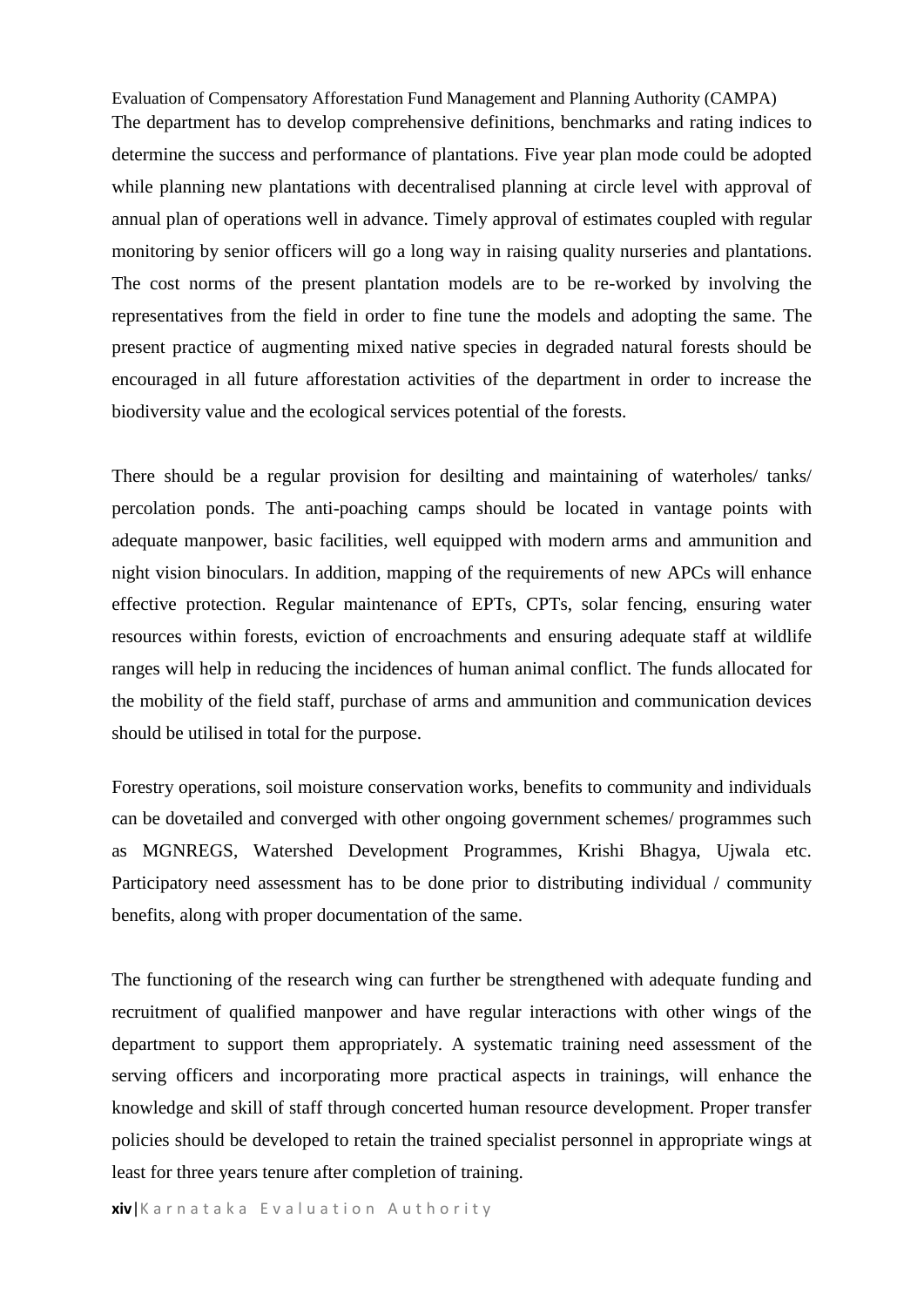Brainstorming on further possibilities for process automation, making software/ application more user friendly with appropriate field level testing along with the developers, making the content on website more comprehensive especially for the general public will further enhance the effectiveness of the ICT wing.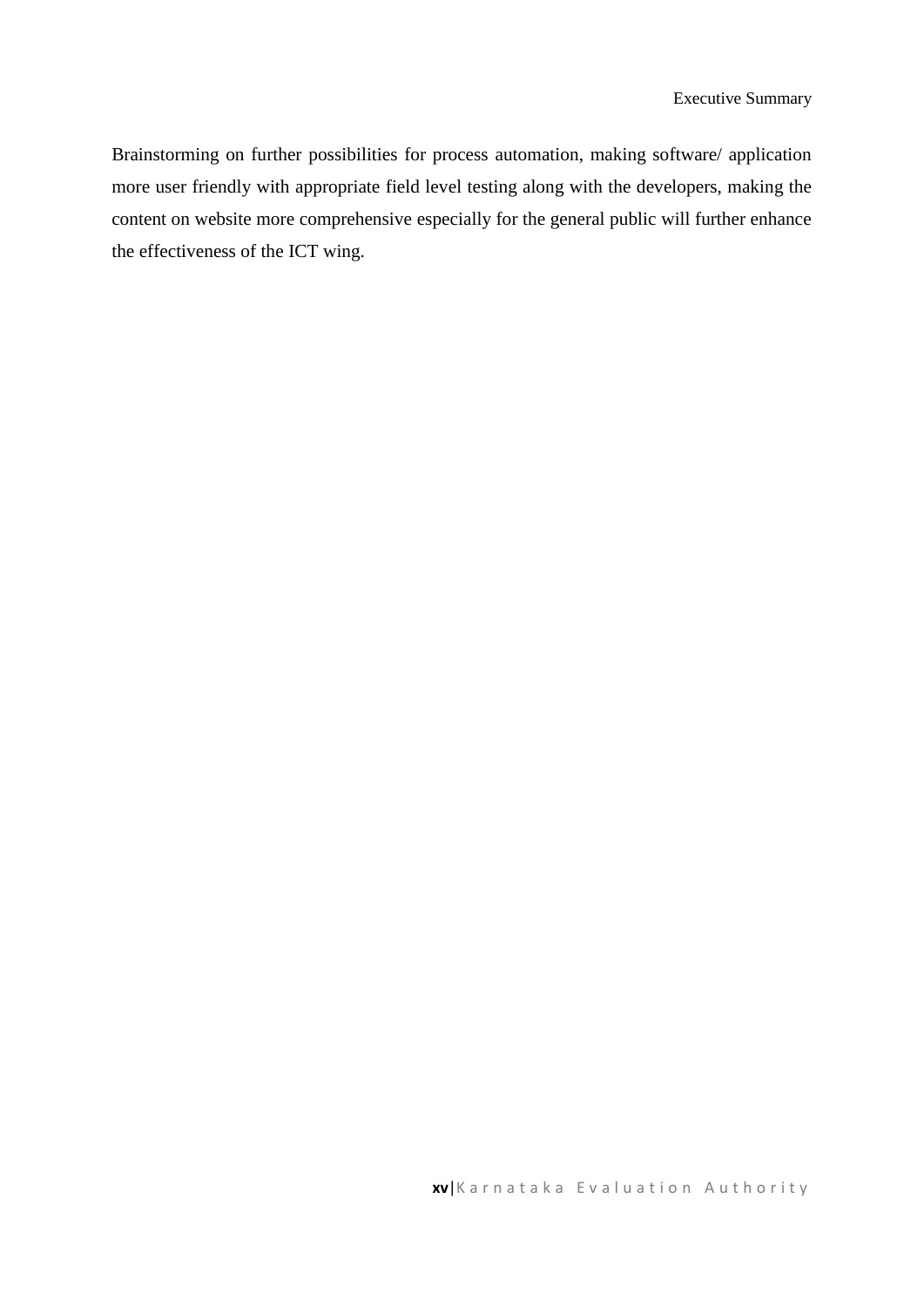# **EVALUATION OF NATIONAL AFFORESTATION PROGRAMME (NAP)**

#### **2013-14 to 2016-17**

### **DRAFT REPORT**

**i**|Karnataka Evaluation Authority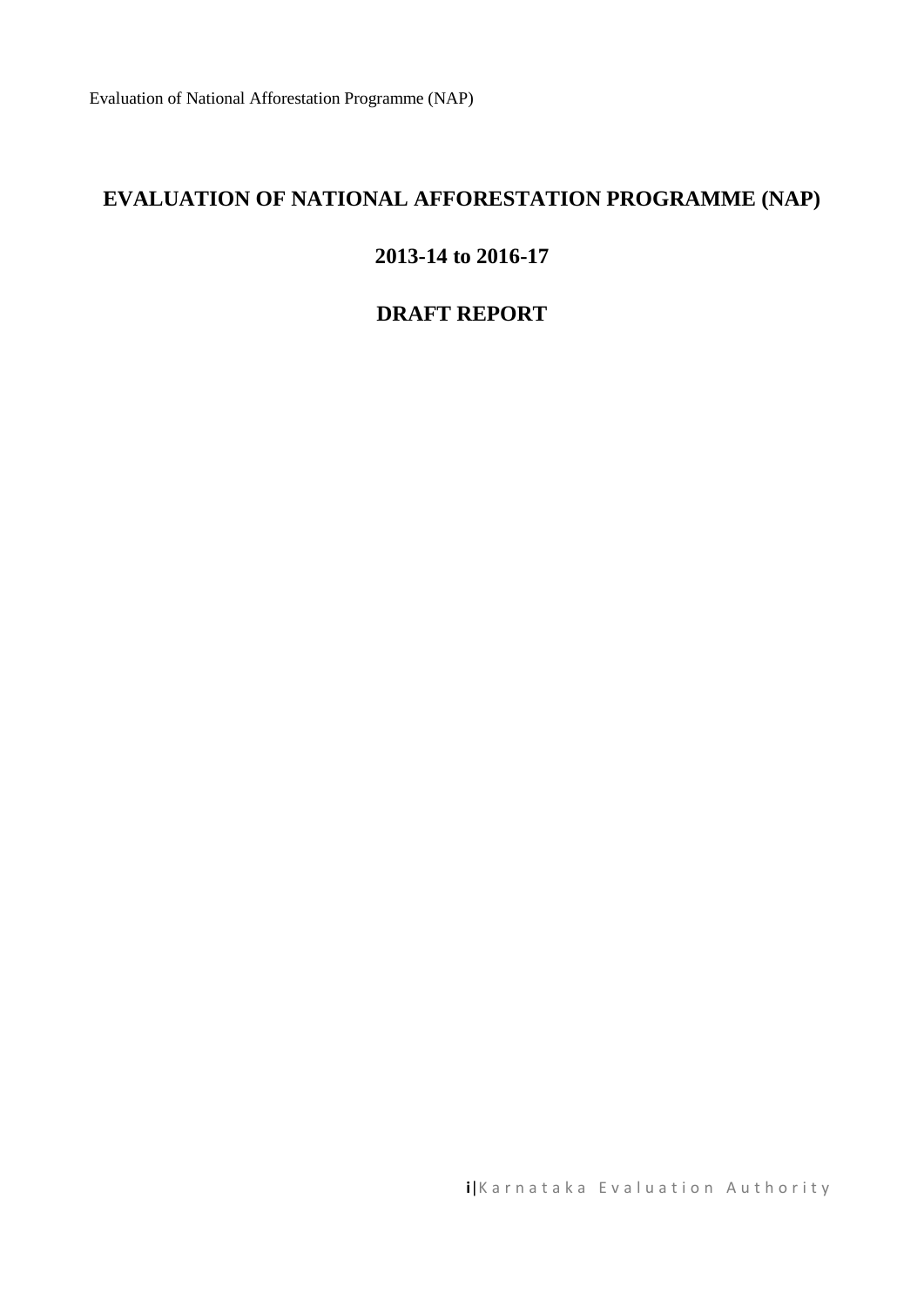# **EXECUTIVE SUMMARY**

The Evaluation of National Afforestation Programme (NAP) for the period 2013-14 to 2016- 17 was assigned to TERI in August 2019by Karnataka Evaluation Authority (KEA) at the behest of the Karnataka Forest Department (KFD), Government of Karnataka. The study was a summative evaluation wherein the scheme was evaluated post implementation to understand the overall effectiveness of the program/ scheme in terms of the objectives set out. The purpose was to assess the overall impact of the scheme, while also studying the effectiveness of the process/ delivery mechanism followed and to make suitable recommendations thereof to enhance the effectiveness and impact. Multi-dimensional approach including scientific, interactive/ consultative, objective-oriented, analytical, practical and participatory approach using appropriate methods were followed to gather qualitative and quantitative data. The primary data on plantations was gathered using the web based and android application developed by Karnataka Forest Department.

The physical target of plantation activities (raising, maintenance and advance works) was 59,759 ha against which the achievement was 61, 044 ha, 102% achievement. The overall financial target was Rs. 5785.32 lakhs against which the achievement was Rs. 4,920.82 lakhs, i.e. 85% achievement. During the period of evaluation, 559 plantations works were carried out, of which 61 plantations across were sampled nine forest circles, covering a gross area of plantation of 1254 ha (average of 20.55 ha/ plantation) and net area of plantation of 1205 ha (average of 19.75 ha/ plantation). The planning process revealed that there was inordinate delay in approving APOs and sanctioning of estimates, wherein 84% were sanctioned after September. The plantation journals were updated in 62% plantations.

During the study period under the scheme, 61,044 ha of low density forests were augmented with 7,987 ha of advance works (13%), 9,460 ha of planting (16%) and 43, 597 ha of maintenance of previous years plantations (71%). The different models adopted for the augmentation were: 42% of the area was planted with Assisted natural regeneration (ANR) followed by 32% Artificial regeneration (AR), 2% Silvipasture, 6% bamboo, 7% cane and 11% Non-timber forest produce (NTFP). These afforestation works were in tandem with the activities intended to be carried out to obtain the output mentioned in the log frame of the scheme.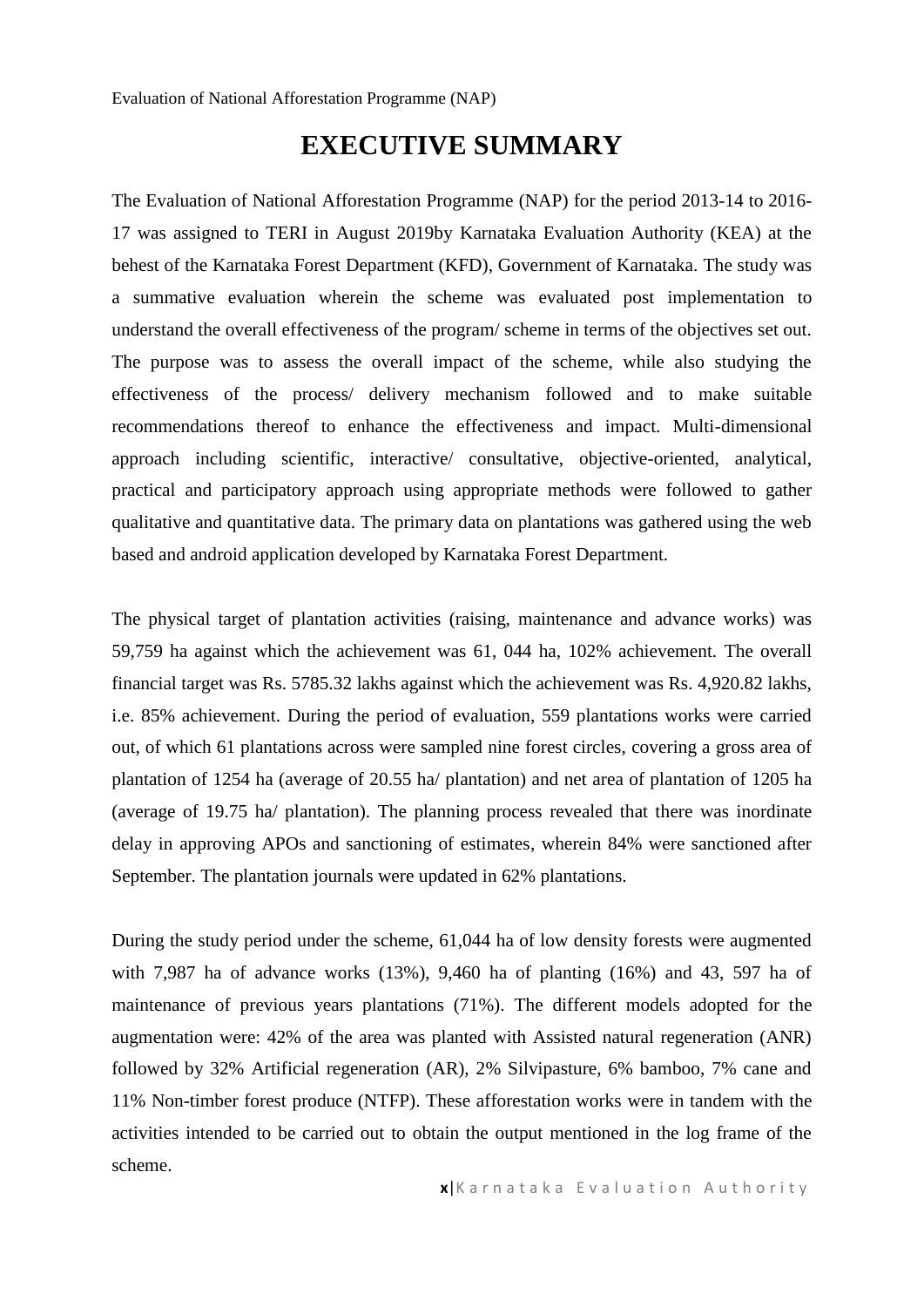Out of 61 plantations sampled, 33% had boundary protection measure, which was also supported by the fact that on an average only 3% of the total cost was expended on boundary protection structures. Among the existing boundary structures, 68% were breached indicating that majority of the protection measures become ineffective within 3-6 years after establishment/ installation.

Details of SMC works carried out under the budget component of Other Activities were not made available. However, among the plantations sampled, 33% had SMC structures with an average expenditure of 2% of the total cost, despite the fact that most models had a budgetary allocation of 14-25%. Among the plantations sampled, 19 (31%) plantations were inspected by a senior officer as recorded in the respective plantation journal.

The overall average survival of the plantations sampled was found to be 55% and 32% seedlings in sample plots were in good condition. Highest survival was found in ANR I (B) 66% and least survival of 15% was found in NTFP Model- III plantations. Amongst the circles, with respect to survival rate, Bengaluru recorded highest (95%), while it was lowest (23%) in Ballari as nearly 81% plantations were damaged due to grazing and fire incidents. Glyrecedia (*Glyrecedia spp*) indicated highest survival at 78%, while Dhoopa (*Vateria indica*) recorded the least at 39%.

Entry Point Activities which were useful for the community at large were undertaken under this scheme without a systematic need assessment; however in some locations village level meetings were conducted. In some cases, activities to promote participation of the communities such as regular meetings with Joint Forest Management Committee (JFMC), involving them in fire management, providing funds for income generation activities were carried out. JFMCs were involved in some planting and maintenance activities in 41% of the cases. It may be inferred that the aim of the project to develop the forest resources through participatory approach has taken a back seat due to inadequate social mobilization.

This scheme has particularly contributed to promote NTFP species such as Nelli, Hunase, Antuwala, Ramapatre, Neem, Dalchini, Honge etc. in various plantations raised. However, efforts for value addition and institutional linkages for marketing products of forest based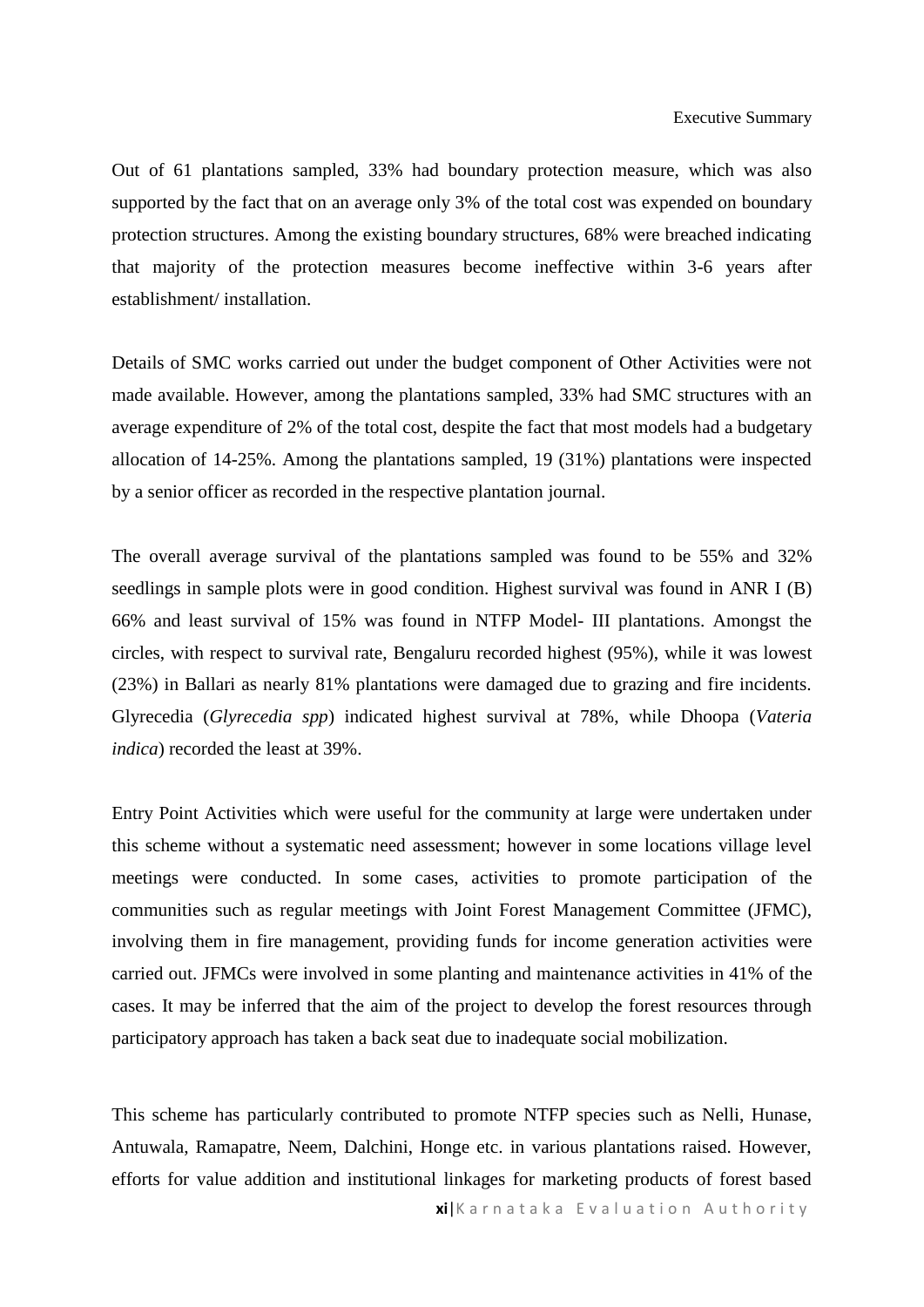Executive Summary

micro enterprises have not been done., The interaction with the field officers and JFMCs indicated that more priority should be given to awareness, training and linkage with other institutions as specified in the log frame.

The overall project activities and outputs of NAP have been evolved on a larger perspective to accommodate the entire country. However, some of the activities that were not suitable for Karnataka have not been taken up. Five year plan mode could be adopted while planning new plantations with decentralised planning at circle level with approval of annual plan of operations well in advance. Timely approval of estimates coupled with regular monitoring by senior officers will help greatly in raising quality nurseries and plantations. The concept of augmenting mixed native species in degraded natural forests should be encouraged in all future afforestation activities of the department in order to increase the biodiversity value and the ecological services potential of the forests. Forestry operations, soil moisture conservation works, benefits to community and individuals can be dovetailed and converged with other ongoing government schemes/ programmes such as MGNREGS, Watershed Development Programmes, Krishi Bhagya, Ujwala etc.

Social mobilisation, revitalization and/ or promotion of JFMCs, training needs assessment, livelihood mapping and marketing linkages are crucial steps in this scheme to ensure participation of the communities (especially forest dependent communities) in developing the forest resources as envisaged. Hence, primary focus must be laid on strengthening this aspect in the delivery of the scheme with appropriate support of NGOs, social scientists, extension experts etc.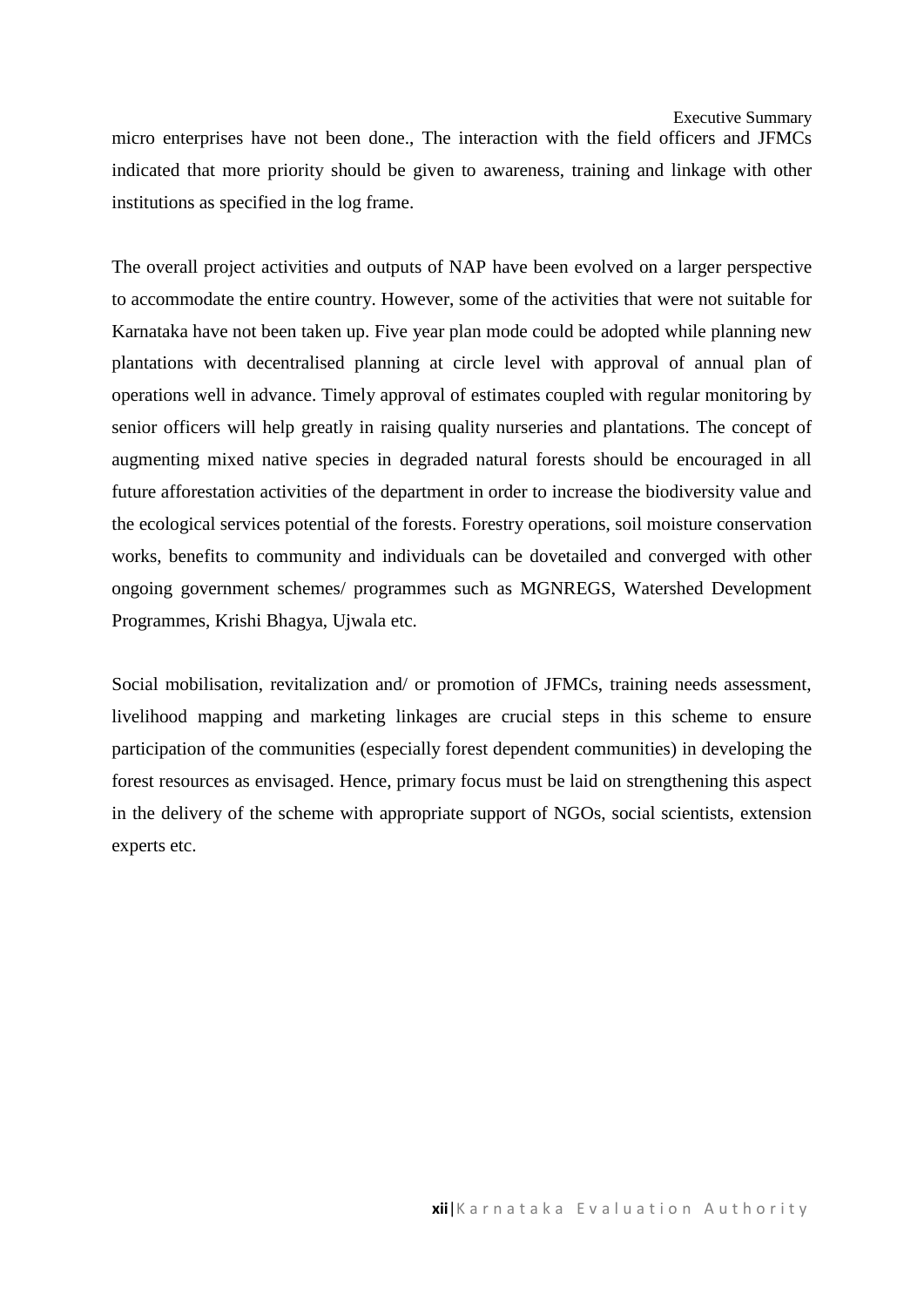Evaluation of National Bamboo Mission (NBM)

# **EVALUATION OF NATIONAL BAMBOO MISSION (NBM)**

#### **2013-14 to 2016-17**

#### **DRAFT REPORT**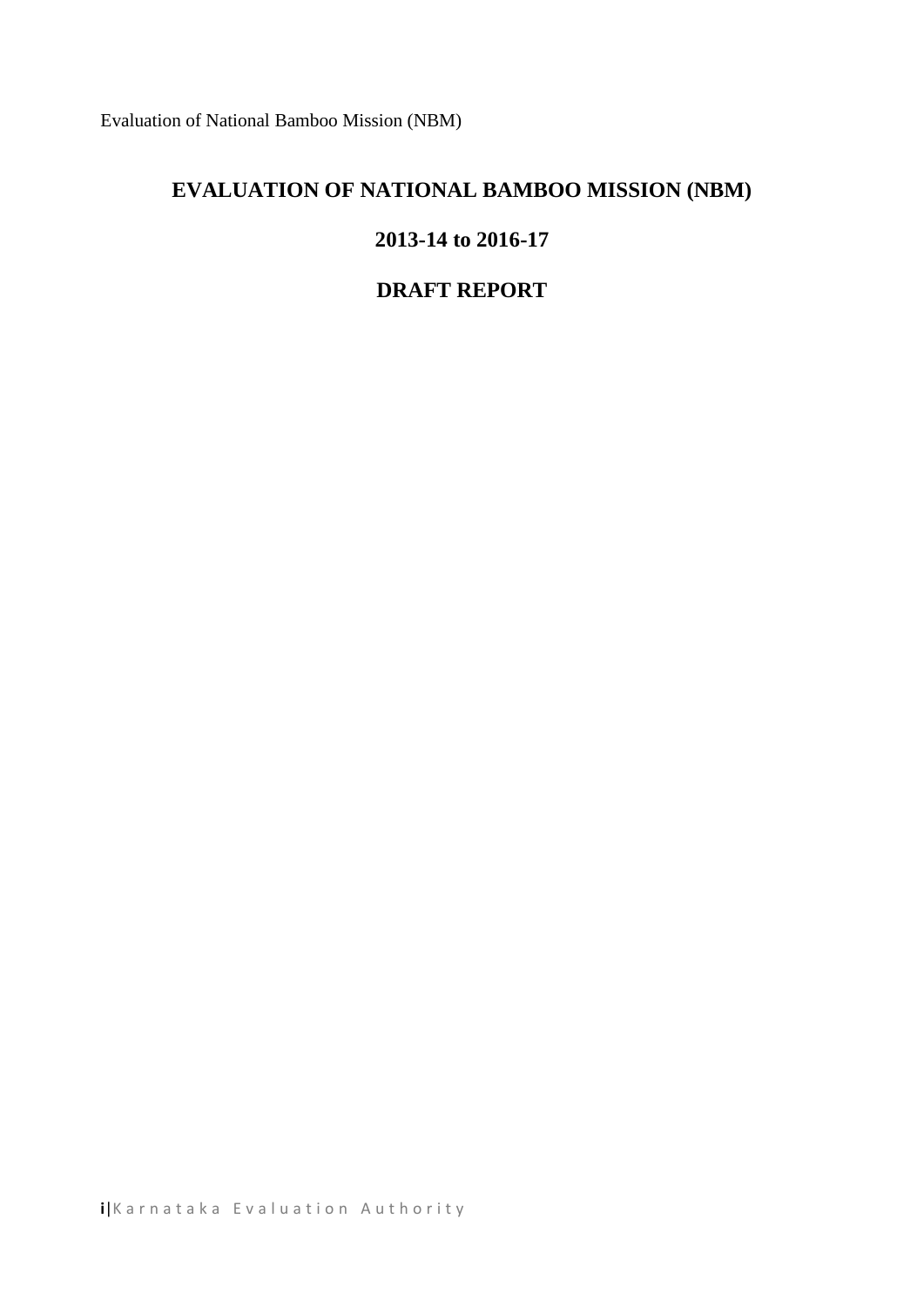# **EXECUTIVE SUMMARY**

The Evaluation of National Bamboo Mission for the period 2013-14 to 2016-17 was assigned to The Energy and Resources Institute (TERI) in August 2019 by Karnataka Evaluation Authority (KEA) on behest of Karnataka Forest Department (KFD). The study was a summative evaluation wherein the scheme was evaluated post implementation to understand the overall effectiveness of the program/ scheme in terms of the objectives set out. The purpose was to assess the overall impact of the scheme, while also studying the effectiveness of the process/ delivery mechanism followed and to make suitable recommendations thereof to enhance the effectiveness and impact. Multi-dimensional approach including scientific, interactive/ consultative, objective-oriented, analytical, practical and participatory approach using appropriate methods were followed to gather qualitative and quantitative data. The primary data on plantations was gathered using the web based and android application developed by Karnataka Forest Department.

The overall physical (plantation activities of raising, maintenance and advance works) and financial achievement against the targets of the mission during the evaluation period was 91% and 77% respectively. The overall average achievement of physical activities is 56%, which was affected by less progress in some components. During the evaluation period, among the 248 plantation works carried out, 26 plantations were sampled across seven forest circles covering a gross area of plantation of 449 ha (average of 17.26 ha/ plantation) and net area of plantation of 426 ha (average of 16.38 ha/ plantation). The planning process revealed that there was delay in approving Annual Plan of Operation (APOs) and sanctioning of estimates (71% APOs were sanctioned after planting season, .i.e. after September and 81% estimates were sanctioned after September). The plantation journals were available in 77% plantations at the time of visit, of which only 62% had complete details, indicating that there was scope for improving monitoring process.

. Monitoring visits by supervisory officers were made only in 38% of the plantations, denoting inadequate monitoring. Joint Forest Management Committee (JFMC) were involved in raising plantations in 31% of the cases, indicating low participation of the community. Bamboo augmentation was carried out as per the cost norms and number of years of maintenance given in the Govt. of India guidelines.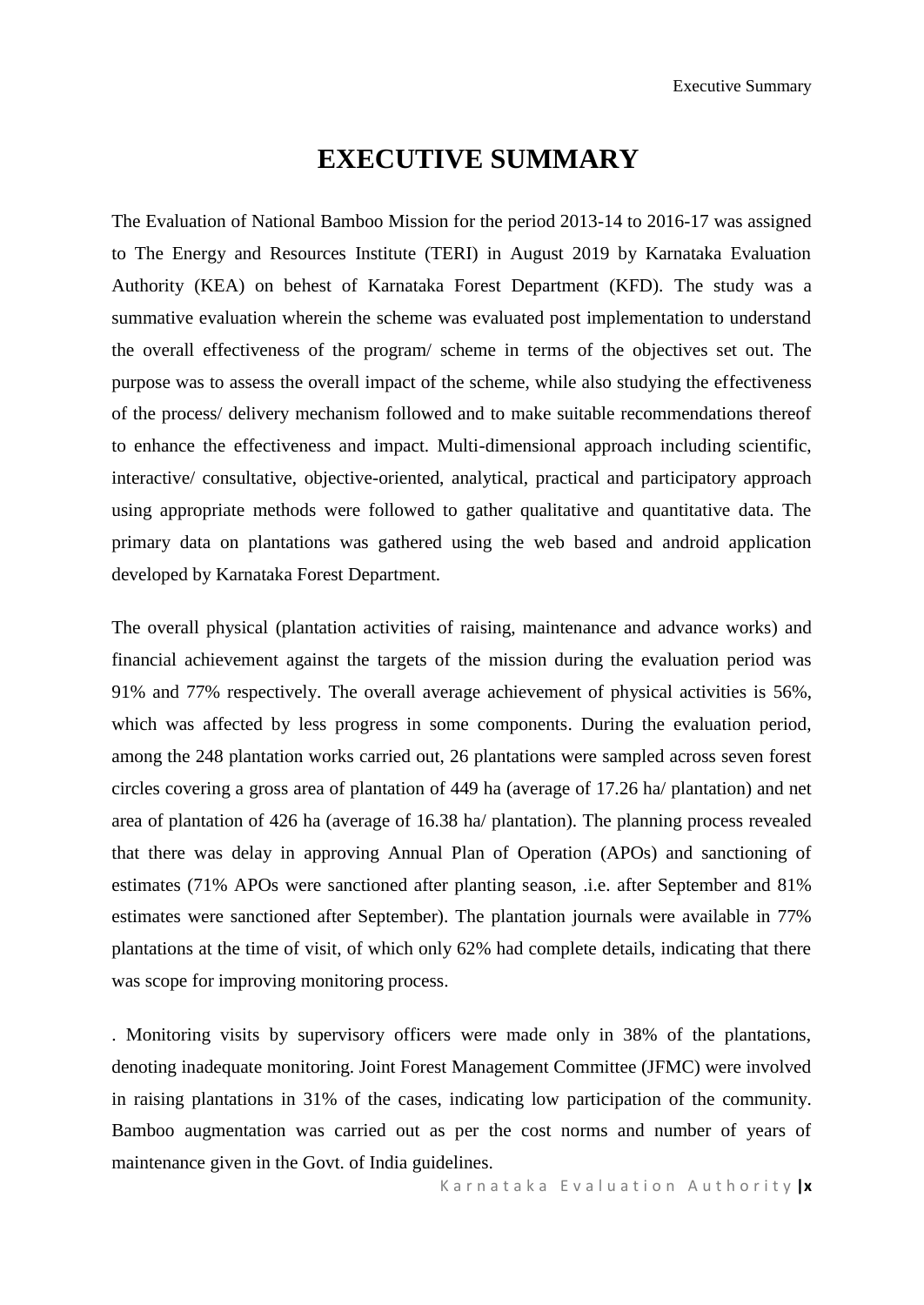Out of 26 plantations, 62% had boundary protection measure, mostly barbed wire with wooden posts, of which 56% were breached. Seventy-seven percent of plantations were provided with watch and ward. NBM guidelines stipulate two years of maintenance, among the plantations sampled, 23% were maintained as per guidelines.

The overall survival of the plantations was found to be 39% and 25% seedlings in sample plots were in good condition, while 41% were satisfactory. Highest survival of 90% was found in one plantation in Chikkamagaluru T range, Chikkamagaluru division and circle. Amongst the circles Hassan circle recorded 93% survival, while Ballari recorded the lowest 17% survival. *Dendrocalamus strictus* indicated 62% followed by *Bambusa arundinasia* with 39% survival rate. Department may examine introduction of species like *D. tulda* or other species depending upon industrial demand.

The study found that activities were taken up to partially address the objectives on increasing the coverage of area under bamboo in potential areas and promotion, development and dissemination of technologies, while there were no significant efforts to address the remaining four objectives.

The mission objectives were developed for the entire country while strategy, activities and components should be specific to State and agro climatic zones within the State. A comprehensive understanding of the bamboo sector in Karnataka is required to arrive at a suitable strategy by involving all the stakeholders, so that it is regionally appropriate, needbased and resource efficient. This issue requires attention in future to select appropriate sites as well as species like *Dendrocalamus hamiltonii*, *Dendrocalamus stocksii* that are useful for artisans, besides, enhancing the area under bamboo cultivation in forest and non-forest areas to meet the market demand.

**xi**|Karnataka Evaluation Authority In addition to producing raw material, bamboo artisans are to be provided with additional training, storage facilities and assistance for marketing. There is a need to develop a comprehensive database of the stakeholders, including the artisans in JFMCs and build a network for the development of the sector. Consistent efforts are needed to expose the artisans to different bamboo growing states within the country, new technologies to help in drudgery reduction, improving quality of the finished products and modern technologies developed by various research institutions. Specific skill development training based on market demand could be imparted to interested youth and enable them to take up self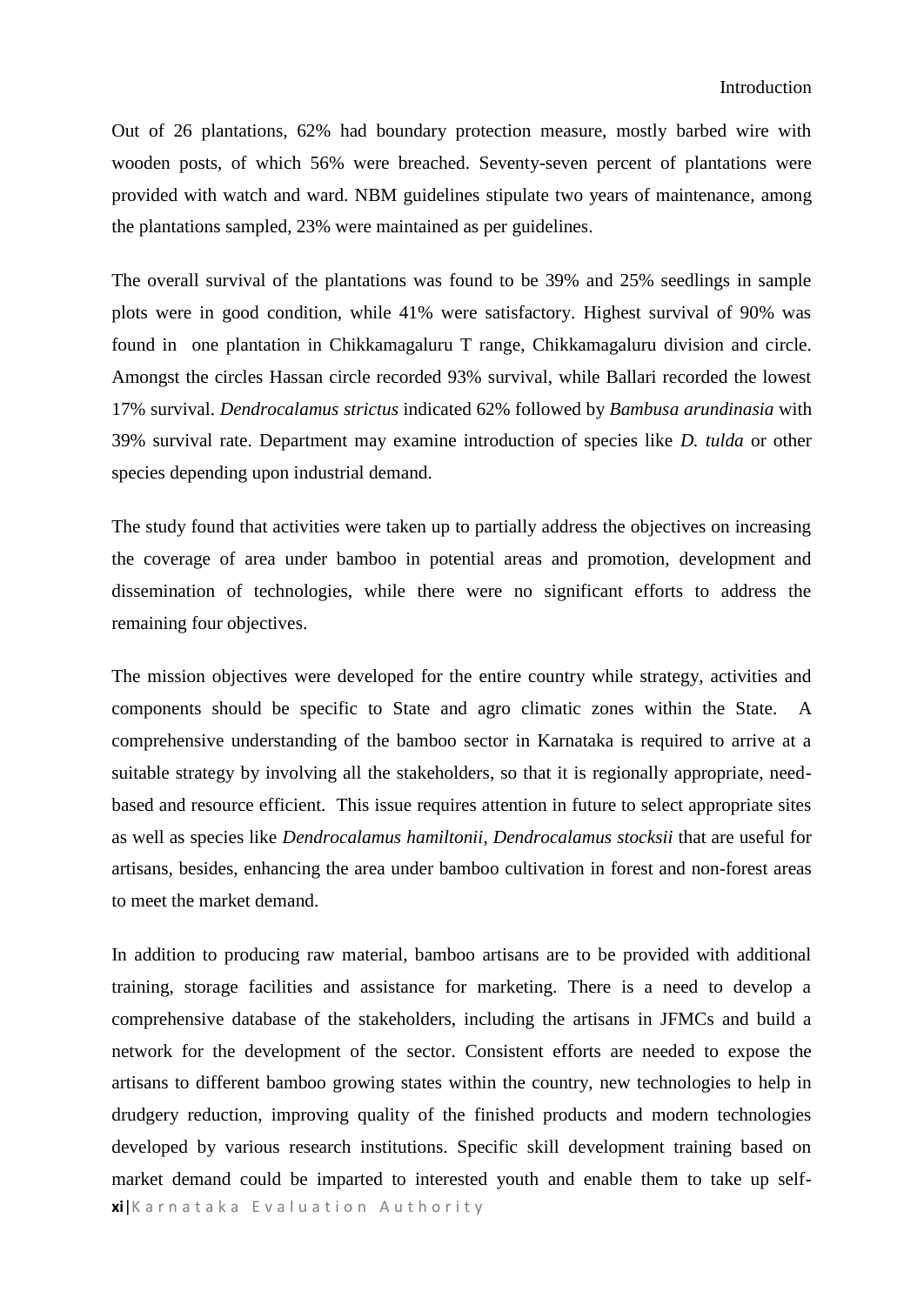employment. Other government schemes such as ATMA, Skill development, SCP/TSP could be leveraged/ converged to have better extension and outreach under the mission.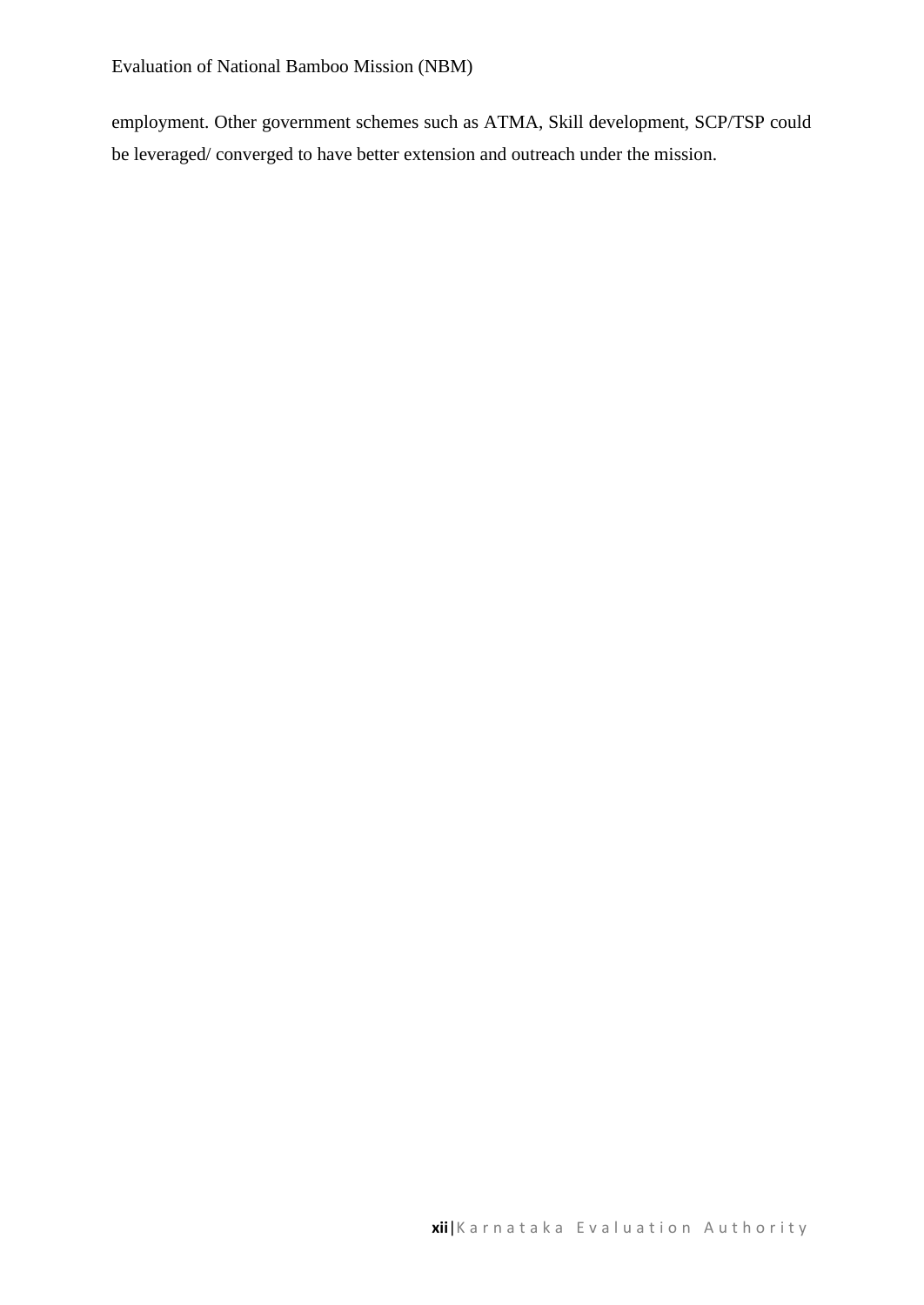Evaluation of Thirteenth Finance Commission (TFC)

# **EVALUATION OF THIRTEENTH FINANCE COMMISSION (TFC)**

#### **2013-14 AND 2014-15**

#### **DRAFT REPORT**

### **JANUARY 2021**

**i**|Karnataka Evaluation Authority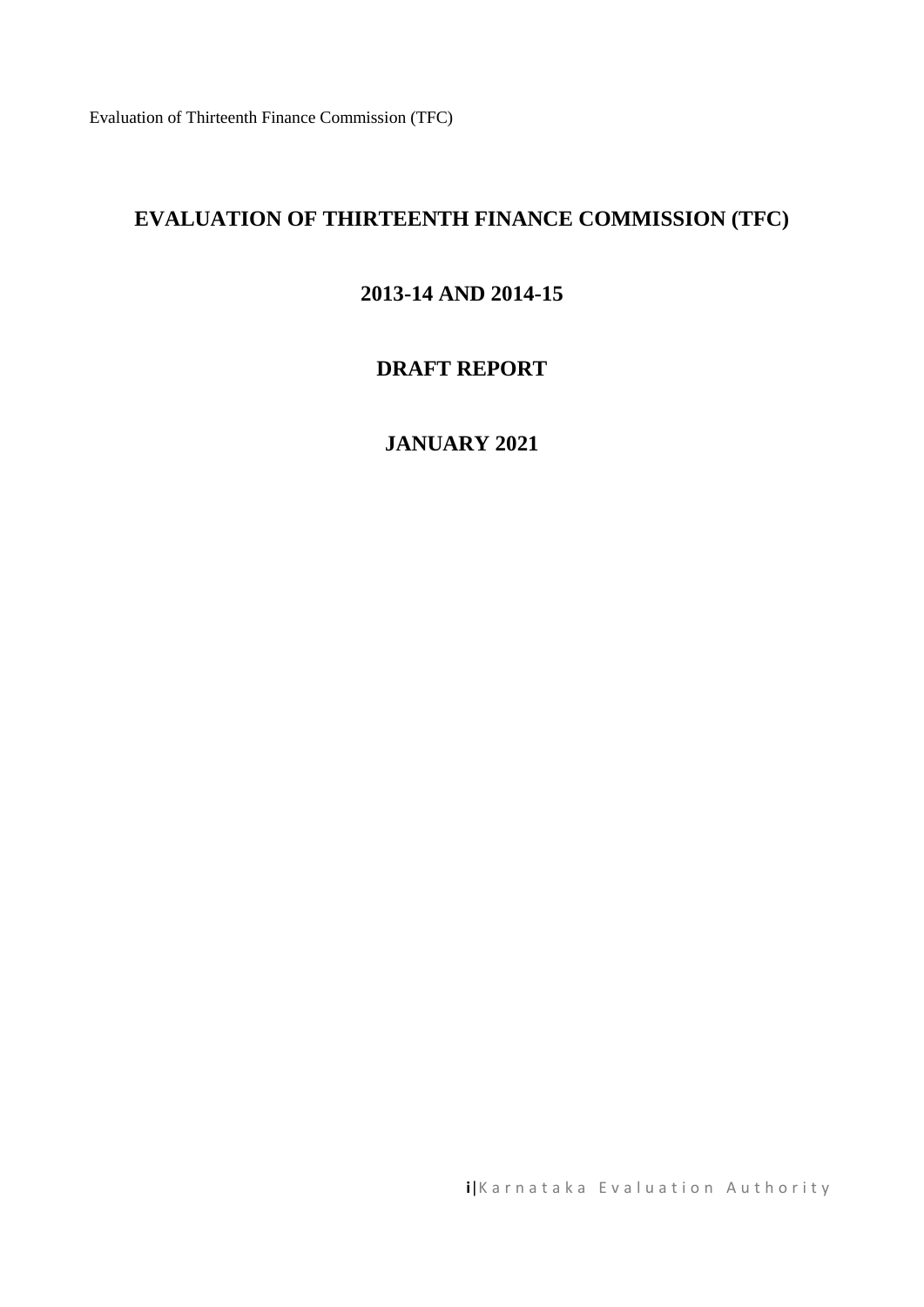# **EXECUTIVE SUMMARY**

The Evaluation of Thirteenth Finance Commission for the period 2013-14 to 2014-15 was assigned to TERI in August 2019 by Karnataka Evaluation Authority (KEA) at the behest of Karnataka Forest Department (KFD), Government of Karnataka.The study is a summative evaluation wherein the scheme was evaluated post implementation to understand the overall effectiveness of the program/ scheme in terms of the objectives set out. The purpose was to assess the overall impact of the scheme, while also studying the effectiveness of the process/ delivery mechanism followed and to make suitable recommendations thereof to enhance the effectiveness and impact. Multi-dimensional approach including scientific, interactive/ consultative, objective-oriented, analytical, practical and participatory approach using appropriate methods were followed to gather qualitative and quantitative data. The primary data on plantations was gathered using the web based and android application developed by Karnataka Forest Department.

During the period of evaluation Rs.11020.76 lakhs was the financial target of which Rs. 10950.71 lakhs was expended, i.e. 99% achievement. In terms of plantation activities (raising, maintenance and advance works), 47,539.31 ha was the target against which the achievement was 61,388.61 ha (129%). During the evaluation period 1168 plantations works were carried out, of which 116 plantations were sampled across thirteen forest circles, covering a gross area of plantation of 1641 ha (average of 14.14 ha/ plantation) and net area of plantation of 1533 ha (average of 13.22 ha/ plantation).

During the period of study, an area of 1804 ha of new plantations were raised, exceeding the target (160%), besides, road side plantations of 42 km. This was in addition to maintenance of 38,850 ha old plantations and carrying out preliminary works of 4455 ha of next year's plantation as an auxiliary to increase forest cover.

Scrutiny of the planning process revealed that there was delay in approving APOs and sanctioning of estimates, where 67% were sanctioned after September. The plantation journals were updated in 88% plantations.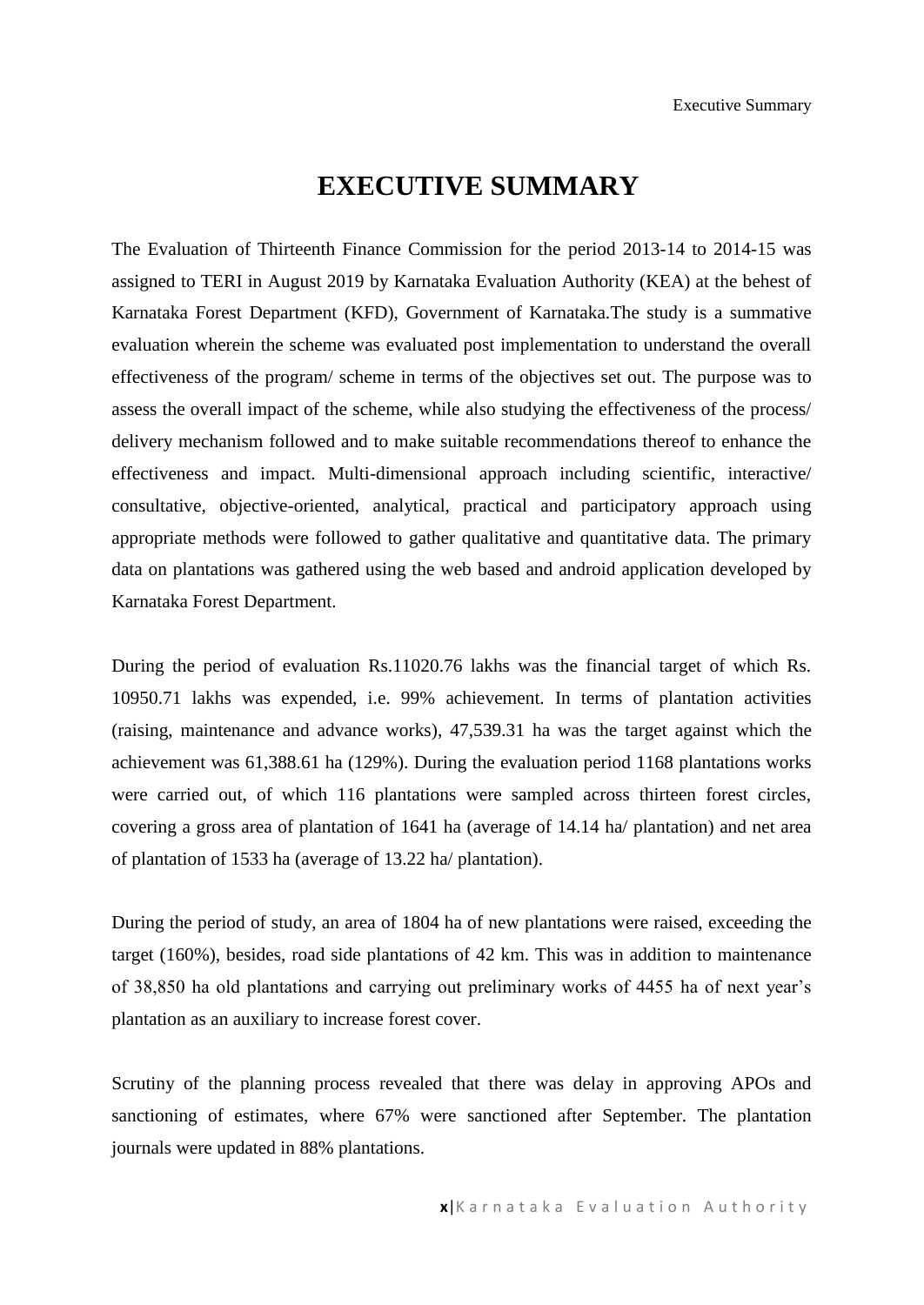Soil moisture conservation works were implemented in 24% of plantations sampled, with an average expenditure of 2%, indicating that this activity was not given due priority. Monitoring visits by supervisory officers were made in 53% of the sampled plantations. Joint Forest Management Committees (JFMCs) were involved in some of the planting and maintenance activities in 2% of the cases, indicating greater scope for the participation of the community. Majority of the plantations sampled (42%) followed the ANR-I (B) model as denoted in respective plantation journals. About 110 species of plants were noticed during the study. It is noteworthy to mention here that the department is making an earnest attempt to encourage mixed plantations of native species which will enhance the biodiversity value of the forest and its intangible benefits to the environment.

Out of 116 plantations sampled, 57% had boundary protection measure, of which 77% structures were breached, indicating that majority of the protection measures were becoming ineffective within 3-6 years after establishment/ installation.

The overall survival observed was 59%, ranging from 97% in Hassan circle to 26% in Mysuru circle. Out of the sampled plantations, 28% plantations were damaged by grazing, wildlife and fire which was the main cause of low survival rate. Roadside planting model-VII showed the highest percentage of survival (79%) while least survival was recorded in NTFP model III. There was an increase in survival percentage as the number of years of maintenance increases as evidenced in this study. Eucalyptus *(Eucalyptus spp)* recorded the highest percentage of survival 98%, whereas least survival of 40% was recorded in Nerale *(Syzygium sp.)*.

During the period of evaluation, 1558 other works were carried out, of which 154 works were sampled. The works evaluated included boundary consolidation, buildings, formation of roads, soil and moisture conservation works, wildlife protection works, working plan works and research works. Check measurement with date in the field note books were not available in 26% of samples while 55% samples did not have completion certificates, indicating scope for improvement in record keeping.

As per the data provided by the Working plan wing, 12,85,139 ha (40%) of the total forest area in the State was yet to be surveyed and demarcated. The training activities of KFD were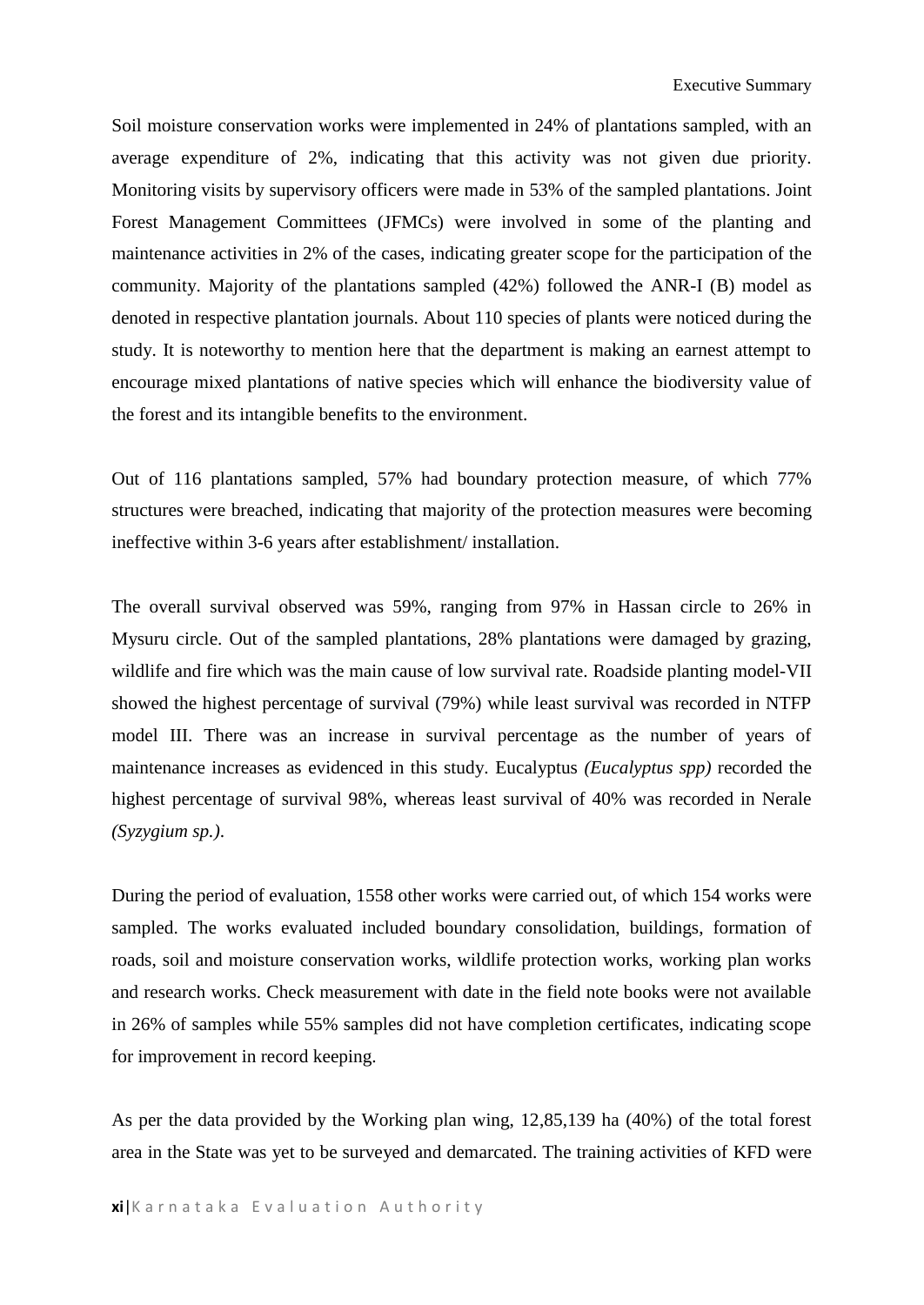#### Evaluation of Thirteenth Finance Commission (TFC)

carried out through a well-established network of Training centres located across the State. Training wing of the department was well equipped with state of the art equipment and technology to impart induction and on-the-job trainings. Comprehensive training needs assessment, a crucial step in human resource development, did not seem to be a systematic process of the training wing.

At the time of study the research wing was not being utilised to its optimum potential. There is much scope to provide comprehensive support to the functioning and execution of planting related activities of the KFD.

Infrastructure works of the KFD serves various purposes such as office and residential quarters for staff, training facilities, forest rest houses, eco-tourism and nursery sheds. All the works sampled were in functional condition at the time of visit and serving the intended purpose. It was learnt that there is scope to adopt the the green building code in the planning and design phase, which offer the possibility to make the buildings green and sustainable.

Efforts have been made to improve the mobility of the field staff through the induction of vehicles by utilising 71% of the allocated funds. The reasons for underutilisation of funds were not forthcoming.

It was observed that the Information and Communications Technology (ICT) wing has put in tremendous efforts to digitize and automate data and processes, which is one of the kinds in the country, by using modern technologies including GIS. The ICT wing has supported the functioning of KFD in multiple ways. The various android applications developed have been helpful in ease of functioning, providing fire alerts, simplifying processes, monitoring work of the staff and so on. The website had a user friendly interface and is organized in an accessible manner. However, it was observed that the presence of a senior, experienced IT Developer would be helpful in blending the user requirements, technical architecture and development process.

Protected areas were managed in accordance with the approved management plans to ensure protection of forests and wildlife. Solar fencing, Elephant Proof Trenches (EPT) and railway barricades were installed in appropriate locations to mitigate human animal conflict.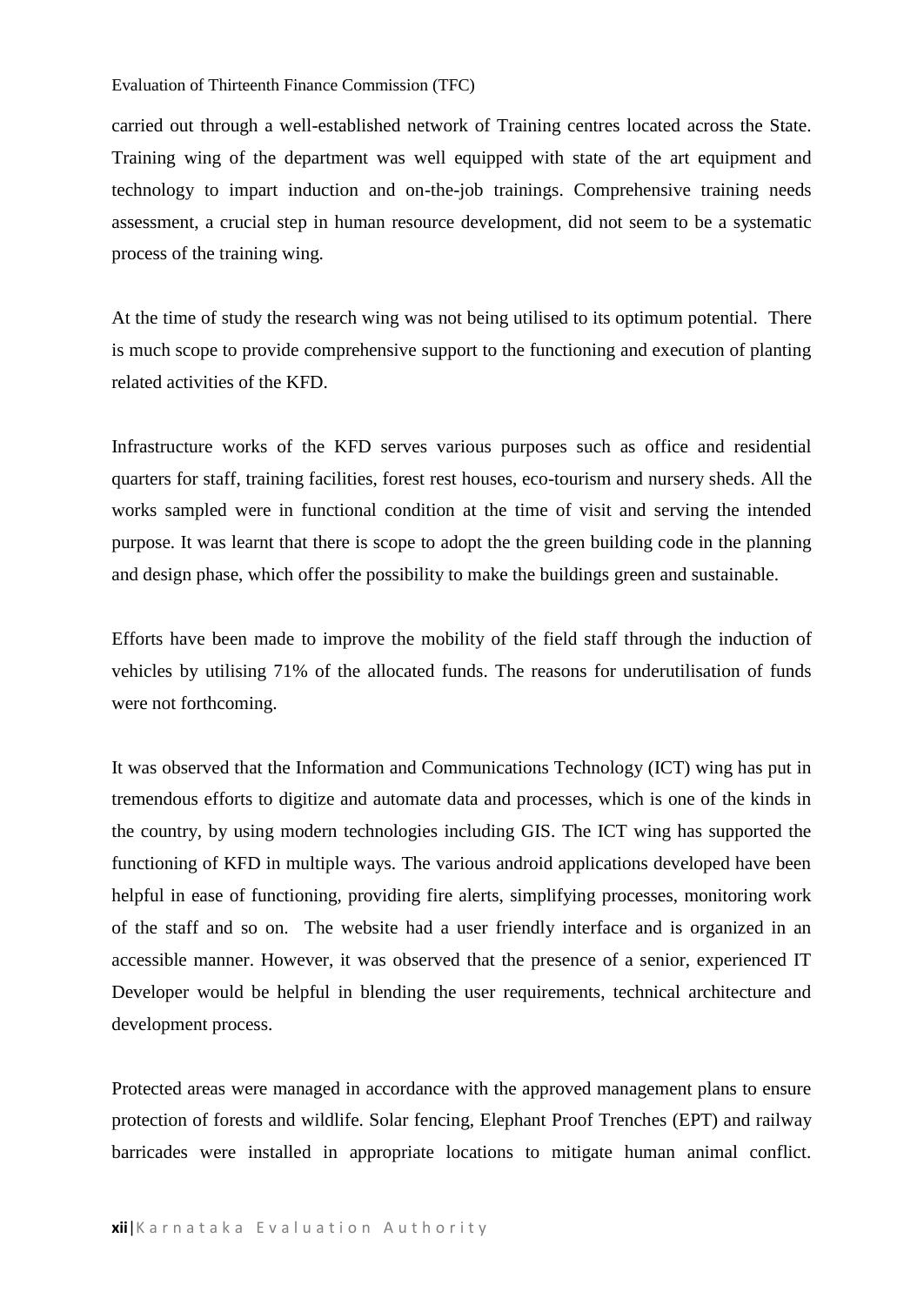However, much work needs to be done to reduce further conflicts. Habitat improvement works were also being undertaken. Wildlife protection and forest conservation measures such as anti-poaching camps (APCs) and fire protection camps were established.

It was observed that in majority of the cases, the waterholes were filled with silt from adjoining areas since desilting was usually carried out once in 4-5 years, hence sufficient water could not be stored for longer period. With the limited prescribed sample size, it was understood that anti-poaching camps were located in vantage points, have adequate staff, but need modern communication devices, night vision binoculars, arms and ammunition and higher capacity battery back-up for effective functioning.

To reduce the dependency of forest fringe communities on firewood, energy saving devices and public awareness programmes on the importance of forests were conducted to benefit over 600 people during the period of evaluation. The LPG stoves and cylinders distributed to individual beneficiaries were used regularly by 96% of the beneficiaries and they appreciated the utility of the same. In case of solar lanterns, only 50% of the beneficiaries were using it regularly, since inadequate repair and maintenance mechanisms led to disuse. The community benefits have not served the purpose since it was not given after due consultation with the community and there was no proper mechanism for repair and maintenance.

Five-year plan mode could be adopted while planning new plantations with decentralised planning at circle level with approval of annual plans of operation well in advance. Timely approval of estimates coupled with regular monitoring by senior officers will help greatly in raising quality nurseries and plantations. The cost norms of the present plantation models are to be re-worked by involving the representatives from the field in order to fine tune the models and adopting the same.The present practice of augmenting mixed native species in degraded natural forests should be encouraged in all future afforestation activities of the department in order to increase the biodiversity value and the ecological services potential of the forests.

The functioning of the research wing can further be strengthened with adequate funding and recruitment of qualified manpower and by regular interactions with other wings of the department to support them appropriately. A systematic training need assessment, incorporating more practical aspects in trainings, will enhance the knowledge and skill of